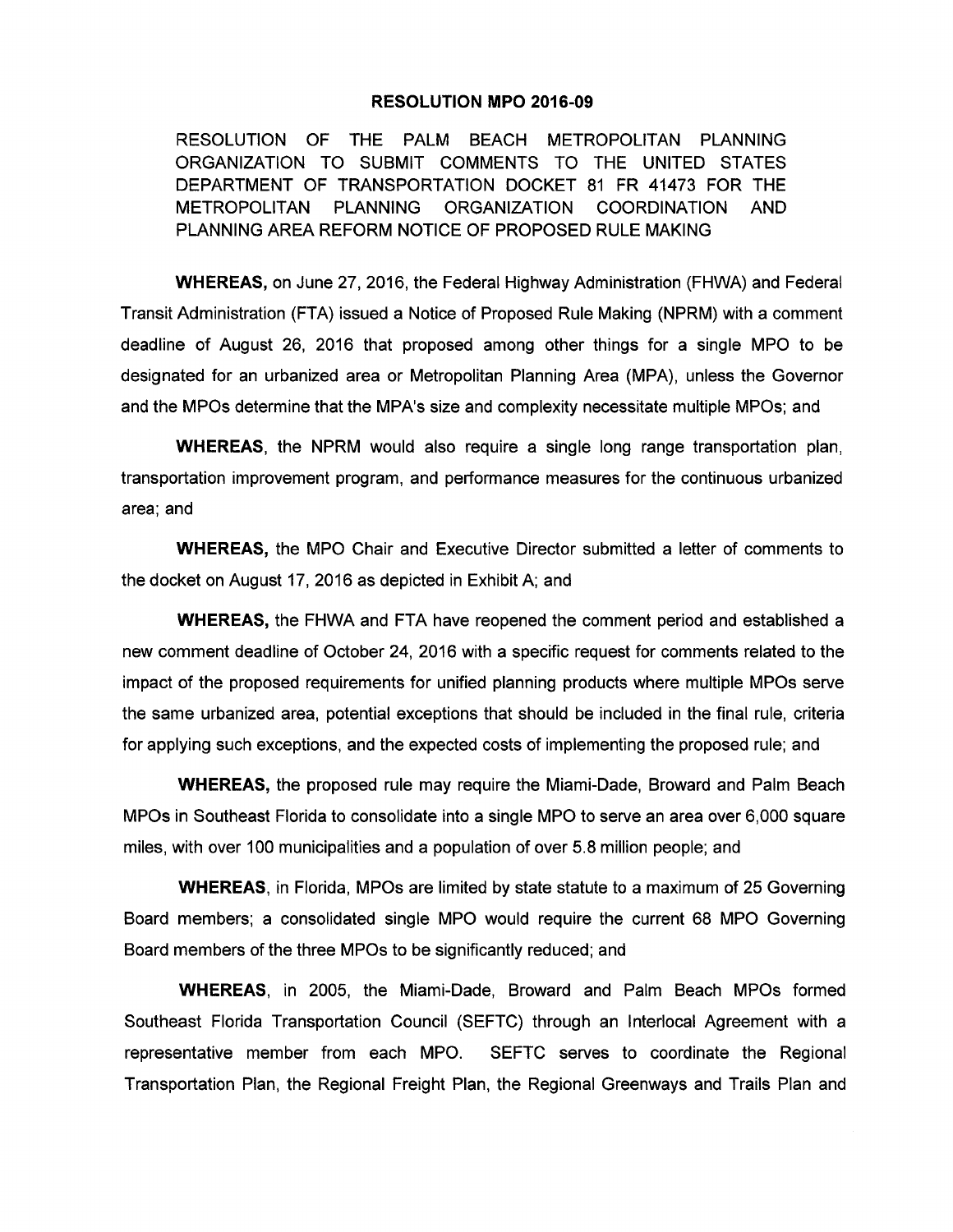other regional efforts in the areas of modeling, performance measures, transportation system management and operations, local government training, climate change and adaptation planning, and public involvement.

## **NOW THEREFORE, BE IT RESOLVED THAT:**

The Palm Beach MPO submits the following specific comments to the USDOT:

- 1. Unified Planning Products Whether as a consolidated single MPO or as three MPOs creating unified planning products, the primary impact of the proposed rule is diminished local input/awareness in MPO planning decisions and the secondary impact is creation of logistics costs and issues.
	- a. It is unreasonable to expect local elected officials or members of the public to be familiar with projects throughout a region of this size in order to make informed priority decisions regarding project selection and funding. The voice of these local officials will either be substantially diminished, undermining one of the core purposes for creation of MPOs in federal regulation, or the input of the local officials and the public will be relegated to parochial positions seeking advancement of primarily local interests, undermining the purpose for the proposed rule.
	- b. The logistics of creating and maintaining (updates, amendments, etc.) unified planning products in a region of this size are both costly and problematic. Public engagement is difficult to secure when asking primarily regional questions, and expensive to pursue across the diverse spectrum of the populations and geographic area served. Meeting attendance becomes expensive and time consuming when accounting for lost productivity and costs incurred to travel within the region; scheduling is complex and opportunities for collaboration are limited. This has the dual effect of making the process more expensive and less likely to function timely or well. The required coordination effort to ensure that the voice of such a large number of municipalities is considered in the decision-making process is also cumbersome.
- 2. Potential Exceptions In urbanized areas currently served by multiple MPOs where the MPOs have entered into a formal interlocal agreement to establish regional coordination such as the Southeast Florida Transportation Council (SEFTC), those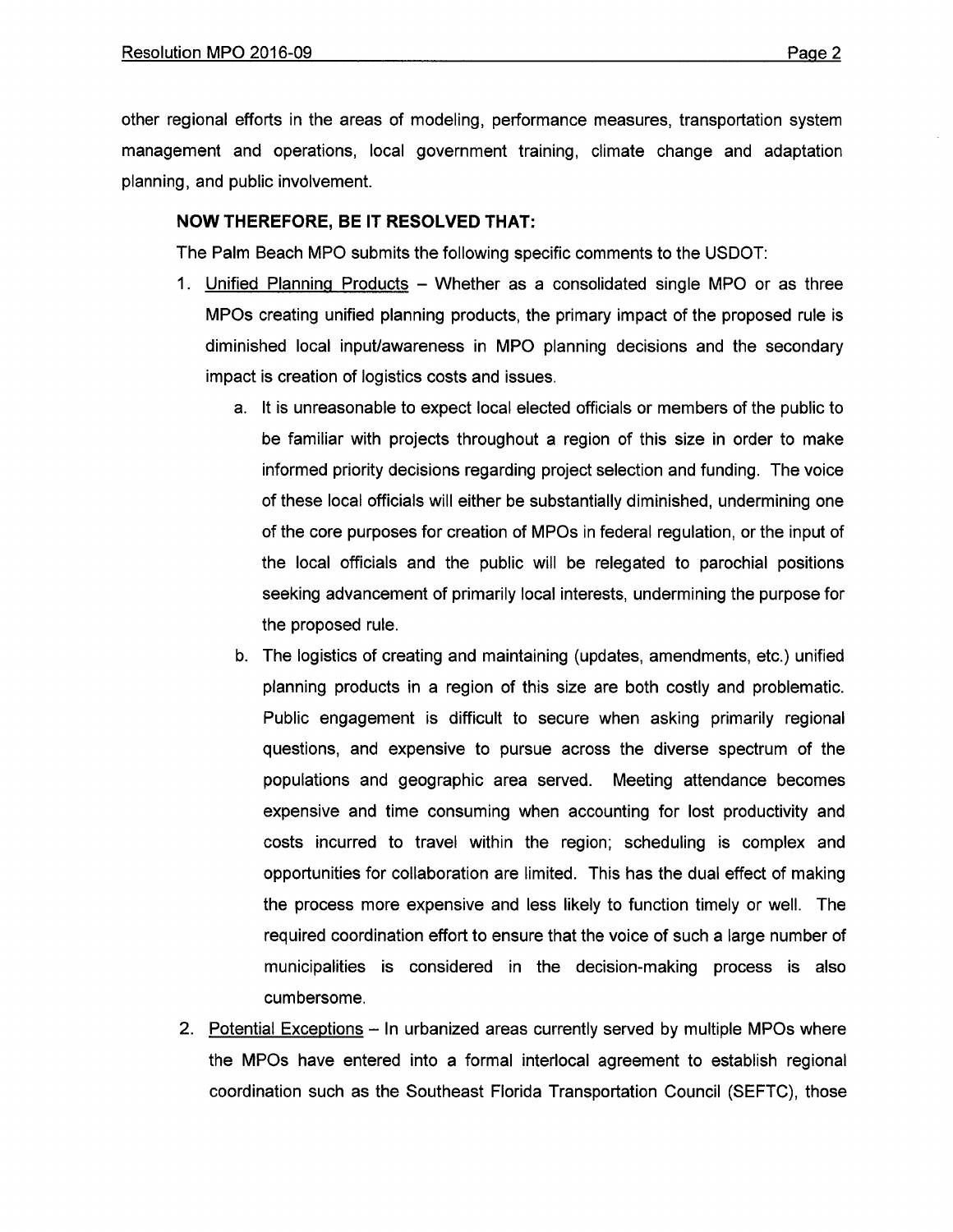MPOs should be excepted from the proposed rule to consolidate or to create unified planning products. The SEFTC agreement demonstrates a clear commitment to collaborate within the region on matters of regional significance, ensuring that the strength of the region's voice is maintained on a national scale but that local input is protected in the MPO planning process. The Palm Beach MPO reaffirms its support of SEFTC as grounds for exception and as a model for regional cooperation for other urbanized areas that wish to be served by multiple MPOs.

- 3. Expected Costs The primary cost of the proposed rule is increased staffing and administration expenses; the secondary but greater cost is decreased funding for local projects.
	- a. To administer a consolidated MPO or the creation of unified planning products would require greater staff time to ensure alignment of priorities and funding decisions. To accomplish this, it is estimated that staffing and administrative costs would increase by at least 25 percent. However, the proposed rule does not increase funding to the MPOs so the unintended consequence of the proposed rule would be to diminish MPO attention to matters of local concern and other federal planning emphasis areas in order to implement the proposed rule.
	- b. This diminished attention to matters of local concern along with the reduction in local input to the planning process would have the cumulative effect of reduced funding allocated to local projects. The FAST Act increased funding in the portion of the Surface Transportation Program available to the MPOs for allocation to local projects primarily to increase federal support for locally identified projects. A consolidated MPO or creation of unified planning products would make it more difficult for local governments to pursue and receive this funding for projects; this has the potential effect of reducing federal funds to local governments by as much as \$90 million per year.
- 4. Conclusion Based on the above specific comments, the Palm Beach MPO strongly opposes the proposed metropolitan planning organization coordination and planning area reform rules and respectfully requests that they be withdrawn without further action.